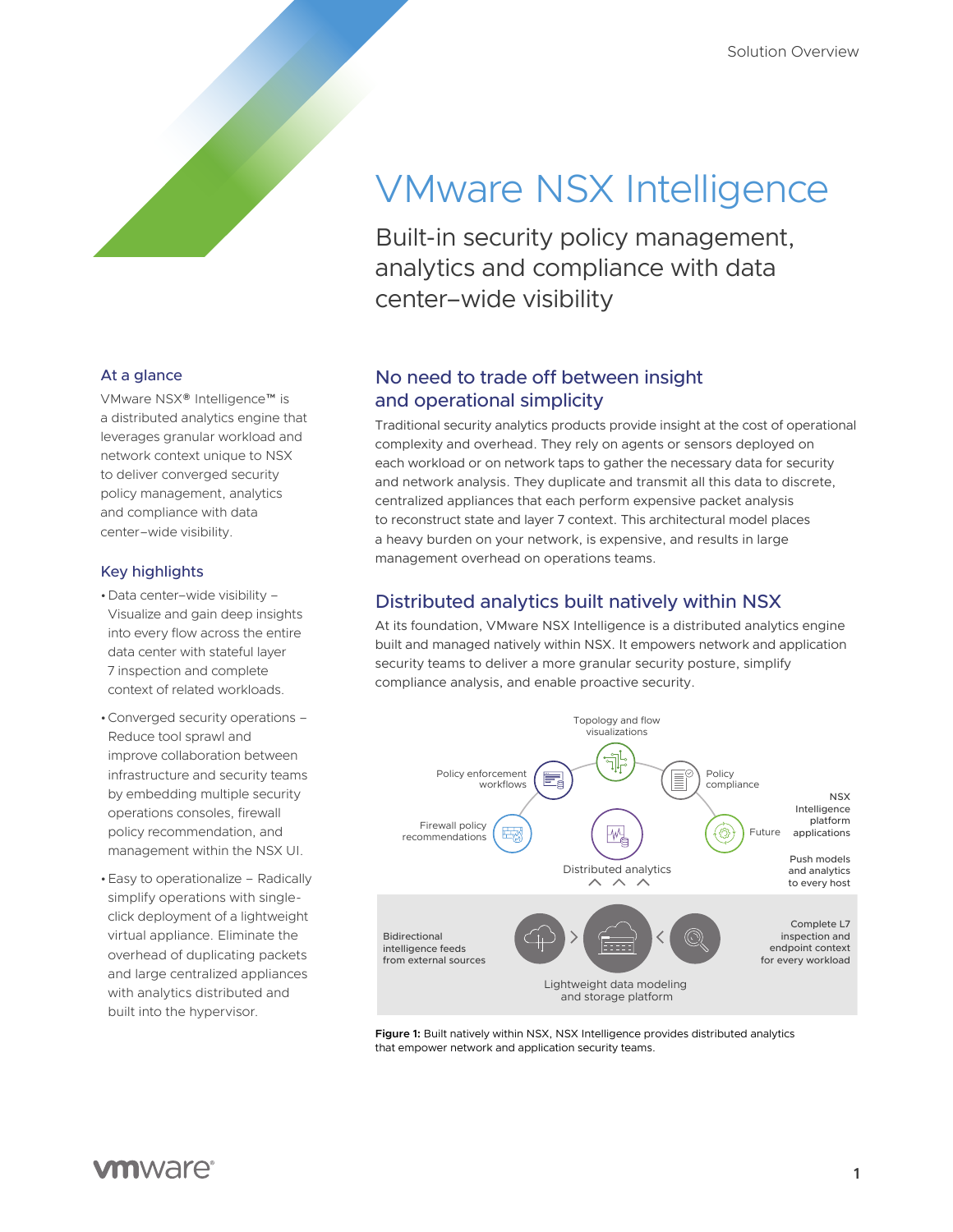VMware NSX Intelligence

#### Use cases

- •Automate micro-segmentation at scale – NSX Intelligence automatically recommends application groups and security policies, and updates application topology visualizations in real time to simplify implementation of micro-segmentation and firewall rules.
- •Demonstrate and maintain policy compliance – A complete historical record of every flow in and out of every workload, detailed flow visualization, and an audit trail for security policies allow operators to compare policy against actual flows, and identify exceptions and non-compliant flows at every point in time.
- •Simplify security incident troubleshooting – A complete inventory of workloads and continuous layer 7 analysis and visualization of every flow between workloads within a converged NSX console enable rapid troubleshooting of policy misconfigurations and security incidents.

By distributing analysis processing to each hypervisor, NSX Intelligence eliminates the need for large, complex, centralized appliances required by most security analytics products. NSX Intelligence only sends relevant metadata to a lightweight central repository for building machine learning models and further analysis. It doesn't require any agents or network taps; NSX Intelligence processes packets in-line as they traverse within the hypervisor. This single-pass approach enables computationally efficient processing of multiple analytics functions.

Multiple analytics applications can be built on this foundational platform, spanning intelligent policy formulation, security analytics, and network analytics. The first set of applications available centers around intelligent policy formulation, including application dependency mapping and hierarchical topology visualization; detailed workload inventory and continuous flow monitoring; firewall policy recommendations and repository; and policy compliance.

## Key capabilities



Contextual application topology maps

NSX Intelligence inventories all endpoints and traffic flows, and consolidates metadata and configuration data from NSX, VMware vSphere® and more to provide complete workload context. Workloads get automatically clustered into granular groups in a hierarchical application map that scales to tens of thousands of endpoints and enables drilling down from high-level applications to a detailed context of each workload.



Micro-segmentation and firewall policy recommendation NSX Intelligence automatically generates rules to microsegment applications and, with the click of a button, provisions them in the NSX Distributed Firewall™. Topology visualization gets updated based on recommended rules to enable iterative micro-segmentation planning with a seamless user experience. It is the primary security policy repository.



Stateful layer 7 processing

Leveraging the NSX Distributed Firewall, the engine processes every packet with a complete understanding of state and layer 7 context, including protocol analysis and application ID.



Comprehensive packet inspection

NSX Intelligence continually monitors every packet between every workload in the environment, without any sampling, to enable visualization of every flow with complete workload context for rapid security troubleshooting and analysis.



#### Efficient and distributed in-line processing

Packet processing and workload analysis are distributed to each hypervisor. The processing is done in-line with NSX Distributed Firewall within the hypervisor, making it highly efficient with minimal overhead.